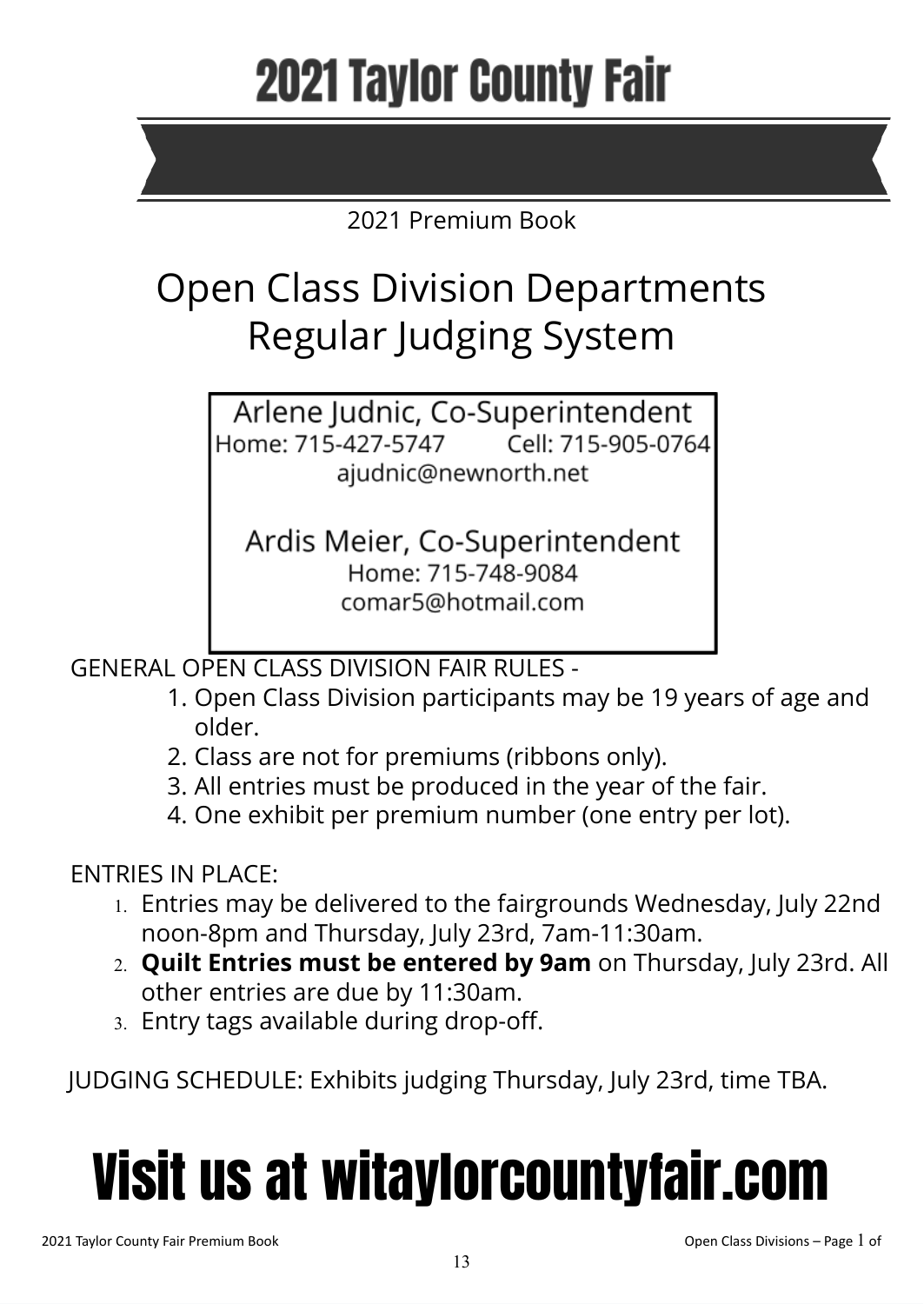## **Department A14 – Open Plants and Soil Sciences**

\* Tags must include variety/named – information needed for judge and public viewers.

**Class A – Vegetables A14**

- 1. Beets, red, 3
- 2. Beans, Green, 6 fresh in pod
- 3. Beans, Wax, 6 fresh in pod
- 4. Broccoli, 1 bunch
- 5. Cabbage, green, 1 head
- 6. Cabbage, red, 1 head
- 7. Carrots, 3
- 8. Cauliflower, 1 head
- 9. Cucumbers, green, pickling, 3
- 10. Cucumbers, green, slicing, 1
- 11. Kale
- 12. Onions, red, 2
- 13. Onions, white, 2
- 14. Onions, yellow, 2
- 15. Peas, 6 fresh in pod
- 16. Peppers, bell type, 1
- 17. Peppers, non-bell type, 1
- 18. Potatoes, red, 3
- 19. Potatoes, white, 3
- 20. Pumpkin, 1
- 21. Squash, summer type, 1
- 22. Squash, winter type, 1
- 23. Squash, zucchini, 1
- 24. Sweet Corn, 1 ear
- 25. Tomatoes, green
- 26. Tomatoes, red, 2
- 27. Tomatoes, cherry, 6
- 28. Any other vegetable, named
- 29. Vegetable box of at least five different vegetables
- 30. Largest cabbage/Zucchini

**Class B – Fruits\*(Fresh) A14**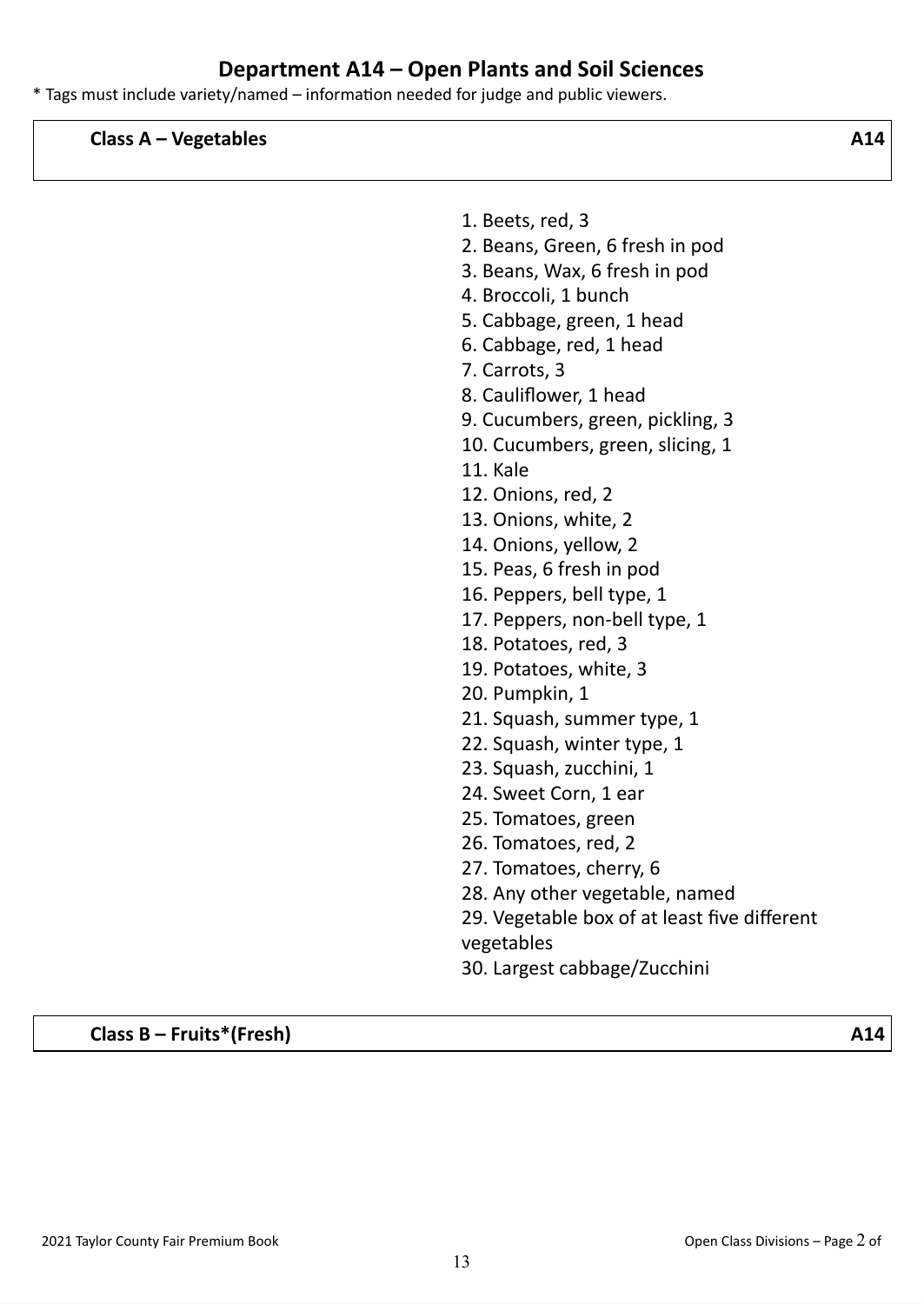## 1. Apples, any named variety, 2

- 2. Grapes, any named variety, 1 bunch
- 3. Plums, any color, 4
- 4. Raspberries, 1 pint
- 5. Blueberries, 1 pint
- 6. Strawberries, 1 pint
- 7. Watermelon, 1
- 8. Muskmelon, 1
- 9. Any other fruit
- 10. Fruit display of at least five different fruits

## **Class C – Herbs \*(Fresh) A14**

- 1. Basil, 3 stem
- 2. Chives, 6 stems
- 3. Cilantro
- 4. Dill, 1 head
- 5. Oregano
- 6. Parsley, 3 stems
- 7. Rosemary, 3 stems
- 8. Any other herb, (tag include variety,) 3 stems

## **Department A15 – Open Flowers & House Plants**

## **Class A – Floral Design A15**

- 1. Centerpiece Fresh Arrangement
- 2. Centerpiece Silk/Dried
- 3. Centerpiece Wildflowers
- 4. Wreath, Fresh
- 5. Wreath, Silk/Dried
- 6. Any Other Floral Design, Fresh
- 7. Any Other Floral Design, Silk/Dried

## **Class B – House Plants A15**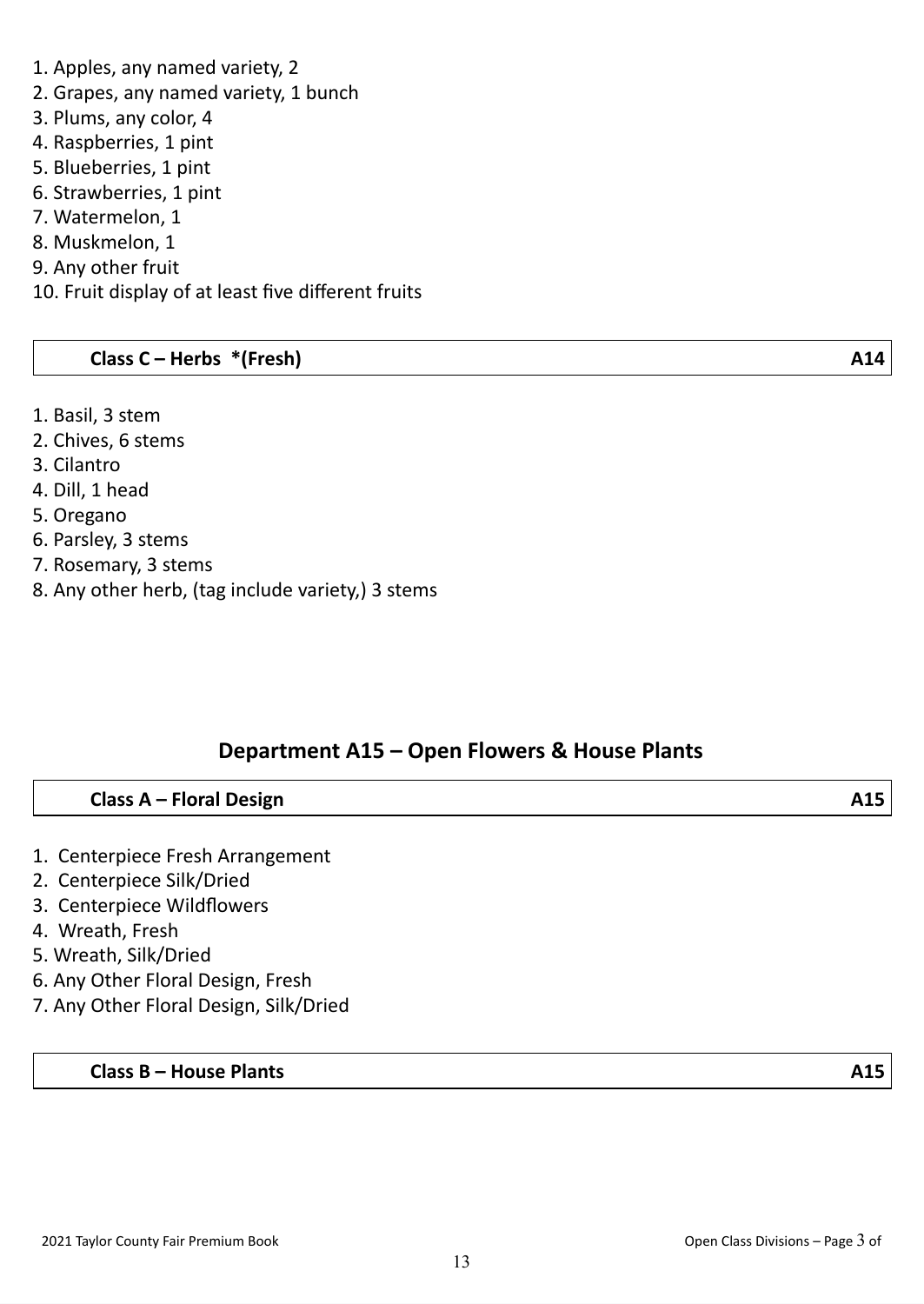- 1. Flowering Plant
- 2. Propagated Plant
- 3. Bulb Plant
- 4. 2 or more Foliage Plants, in same container
- 5. Dish Garden or Terrarium; Fairy Garden
- 6. Succulents/Fairy Garden
- 7. African Violet
- 8. Other House Plant

#### **Class C – Outdoor Potted Flowers A15**

- 1. Potted
- 2. Bulb
- 3. Propagated
- 4. Hanging
- 5. Patio sculpture garden

#### **Class D – Flowers A15**

**Three** blooms in a vase containing flower listed per lot.

- 1. Asters
- 2. Calendula
- 3. Cosmos
- 4. Dahlia
- 5. Dianthus
- 6. Gladiolas 1 stem
- 7. Gladiolas 3 stems
- 8. Marigolds large
- 9. Marigolds small
- 10. Pansies
- 11. Roses
- 12. Salvia
- 13. Snapdragons
- 14. Zinnias
- 15. Sunflower
- 16. Cone Flowers
- 17. Any Other Flower
- 18. Largest Sunflower Bloom (1)
- 19. Other Single Bloom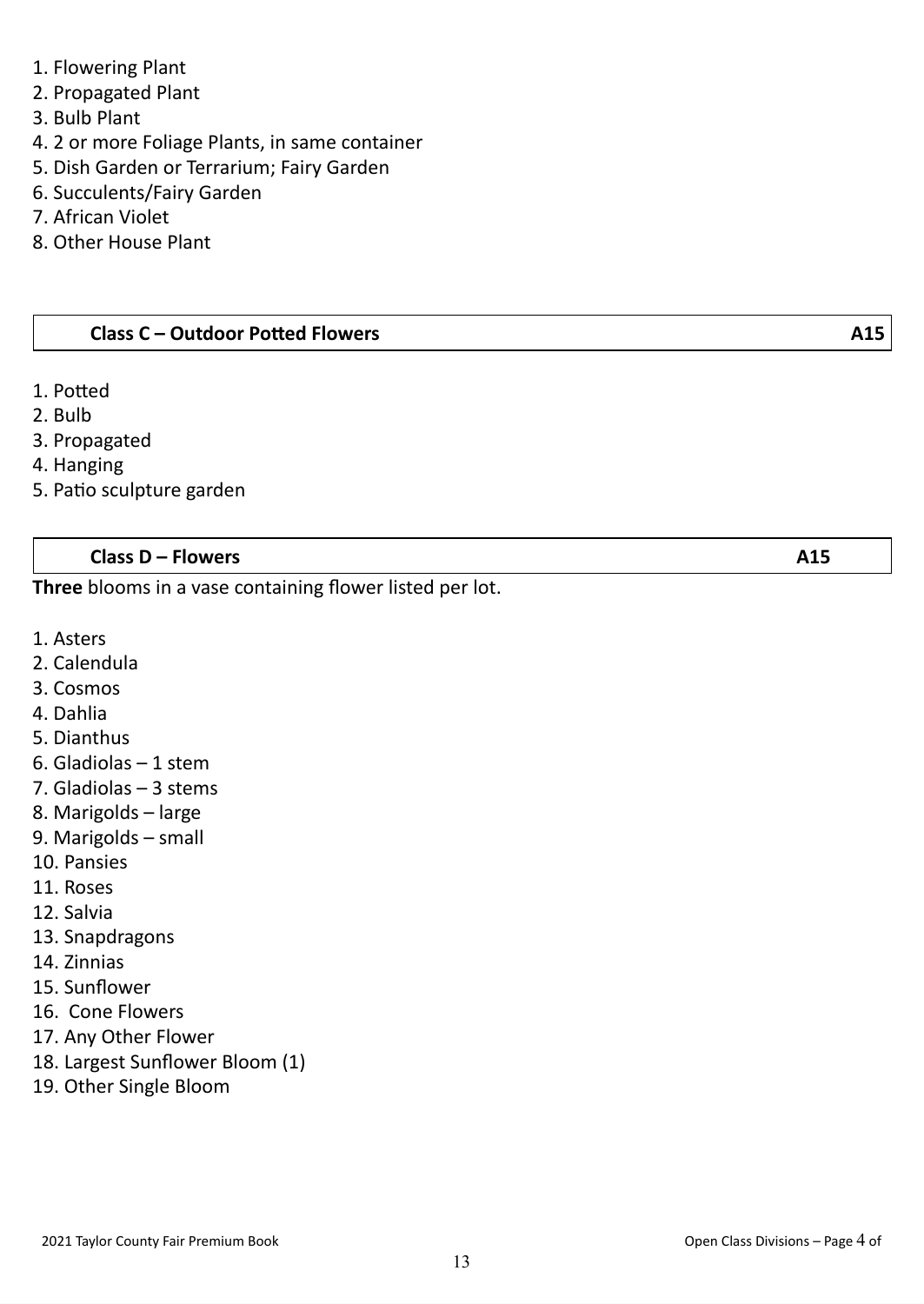#### **Class A – Natural Sciences Products A16**

- 1. Beeswax
- 2. Honey
- 3. Maple syrup
- 4. Maple syrup products
- 5. Eggs, Chicken, 1 dozen
- 6. Eggs, Other Fowl, 1 dozen
- 7. Other Natural Sciences Product

## **Department A18 – Open Cultural & Fine Arts and Crafts**

| Class $A - Oil$ Painting                          | A18 |
|---------------------------------------------------|-----|
| Class B - Water Color and/or Tempera Painting     |     |
| <b>Class C - Acrylic Painting</b>                 |     |
| Class D - Crayon and/or Pastel Painting           |     |
| Class E - Mixed Media and/or Media not listed     |     |
| Class $F - Pen$ and/or Ink Drawing                |     |
| <b>Class G - Charcoal Drawing</b>                 |     |
| Class H - Pencil or Colored Pencil Drawing        |     |
| <b>Class I - Adult Coloring Book(Single Page)</b> |     |
| <b>Class J - Alcohol Painting</b>                 |     |
|                                                   |     |

- 1. Portrait
- 2. Landscape
- 3. Buildings
- 4. Still life
- 5. Seascape
- 6. Animal(s)
- 7. Birds
- 8. Floral
- 9. Vehicles & Equipment
- 10. (A-E) Any subject not listed
- 11. (A-E) Painting not on canvas

### **Class K - Ceramics A18**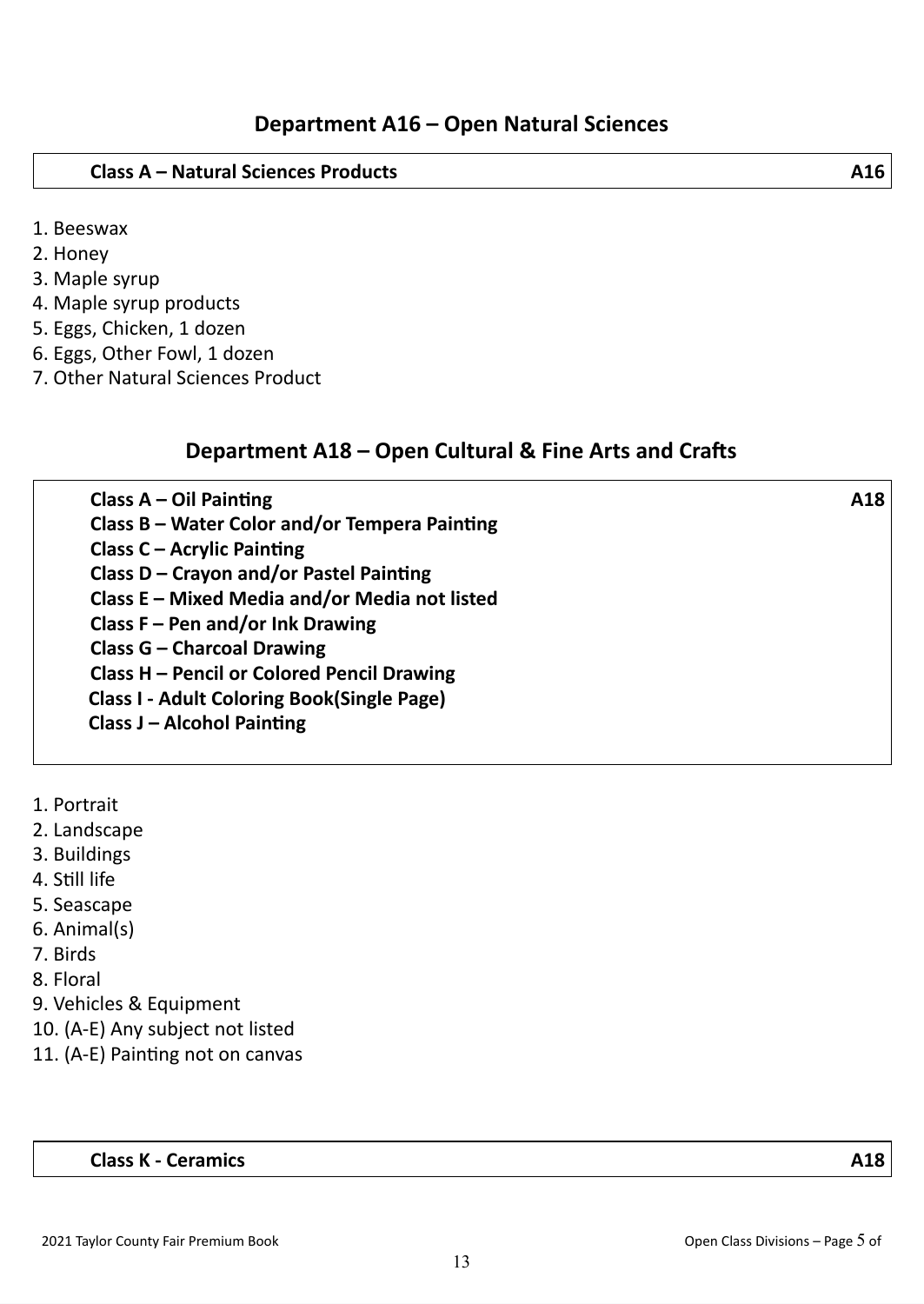- 1. Free form sculpture
- 2. Free form container
- 3. Free form other
- 4. Wheel thrown
- 5. Molded figurine
- 6. Molded container
- 7. Trivets
- 8. Other molded
- 9. Other

## **Class L – Paper Craft A18**

- 1. Handmade card
- 2. Stamped card or stationery
- 3. Scrapbook page
- 4. Calligraphy piece
- 5. Printing; block, etch, sponge
- 6. Decoupage item
- 7. Paper Making Project
- 8. Other paper craft not listed

## **Class M - Jewelry A18**

- 1. Fabrication
- 2. Beading
- 3. Metal casting
- 4. Any other jewelry not listed

## **Class N – Basketry A18**

- 1. Reed plaited
- 2. Reed ribbed
- 3. Reed woodbased
- 4. Reed mold
- 5. Natural materials
- 6. Willow
- 7. Gathered materials
- 8. Twining
- 9. Non wood

## **Class O – Stained Glass A18**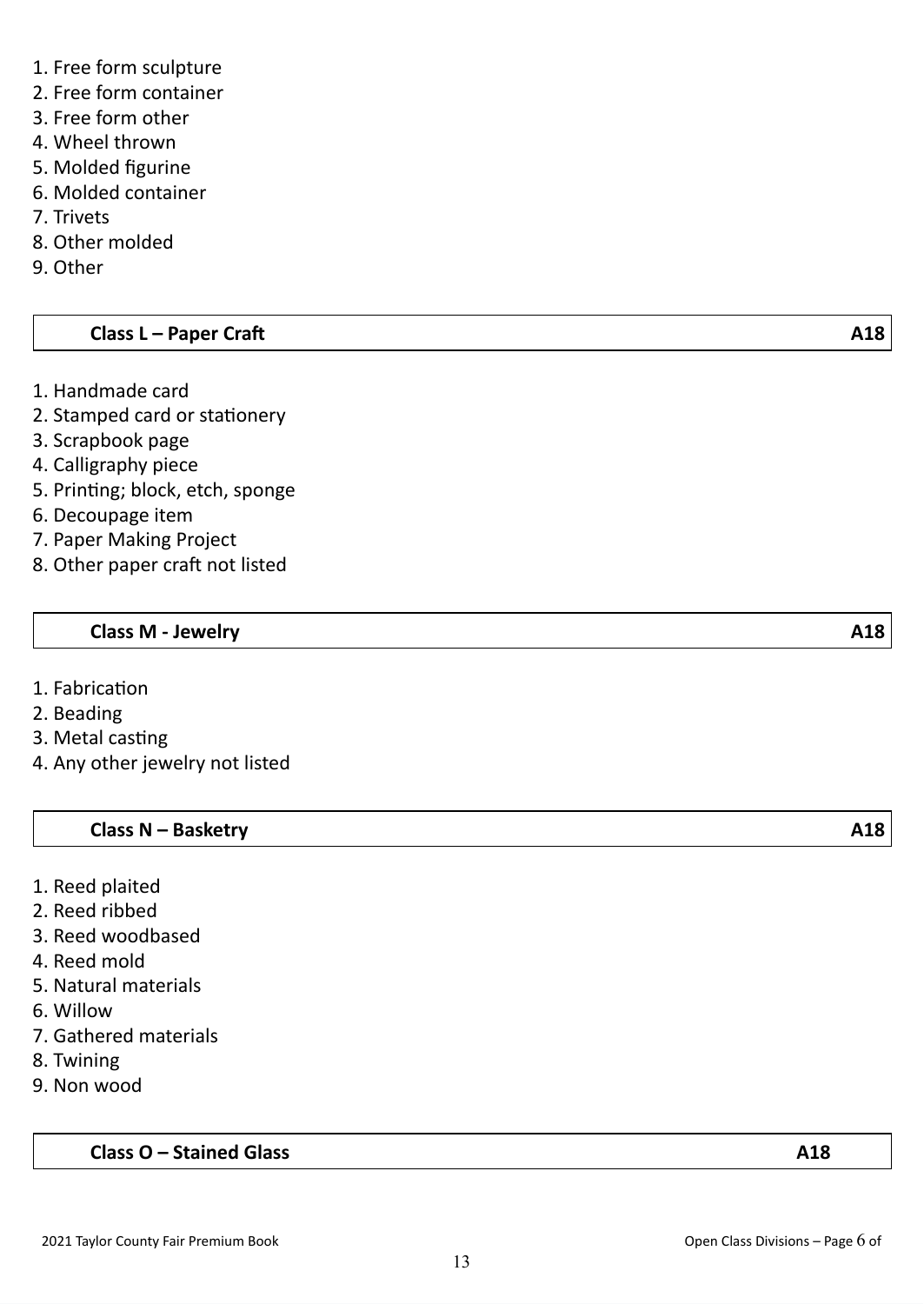- 1. Sun catcher
- 2. Framed piece
- 3. Ornament
- 4. Other

- 1. Ornament
- 2. Wall hanging
- 3. Centerpiece or arrangement
- 4. Table runner
- 5. Tree skirt
- 6. Other holiday craft

## **Class Q – Miscellaneous Crafts A18**

- 1. 3-D Printing
- 2. Antler Carving
- 3. Glass, etching, or painting
- 4. Doll and/or toy making
- 5. Any other craft not listed above
- 6. Garden Art (Bottle, Metal Sculpture etc.)
- 7. Original writing
- 8. Poetry
- 9. Short stories

## **Department A20 – Open Photography**

**Class A – Color Photography A20 Class B – Black & White Photography**

2021 Taylor County Fair Premium Book Open Class Divisions – Page 7 of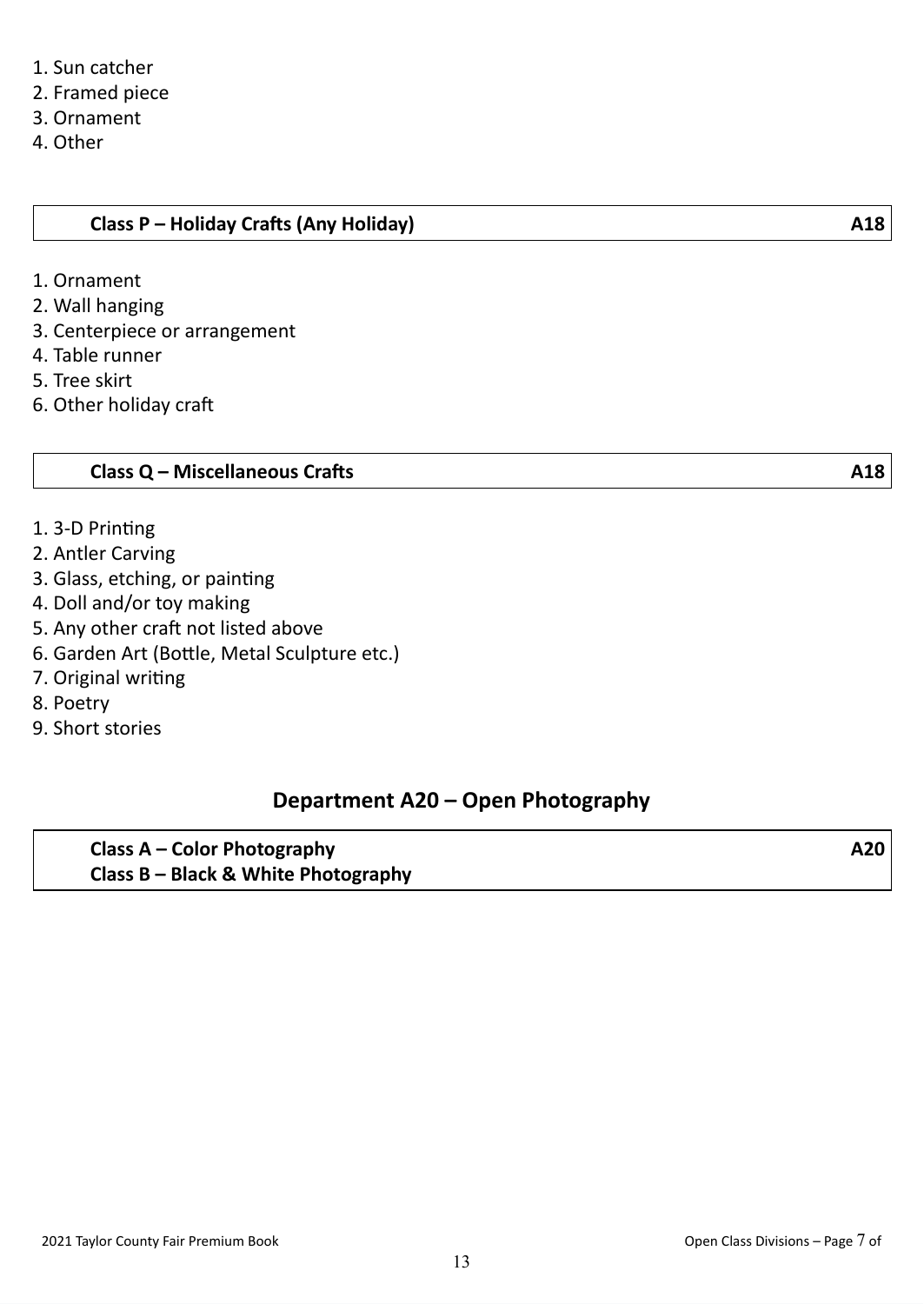- 1. Landscape/Skyscape, Sunset
- 2. Landscape/Skyscape, Trees
- 3. People/portrait
- 4. Animal(s)
- 5. Birds
- 6. Action
- 7. Computer enhanced
- 8. Buildings
- 9. Same Image Four Seasons
- 10. Reflection
- 11. Sequence (3)
- 12. Floral
- 13. Any Other Photo

## **Department A22 – Open Woodworking**

\* All entries intended to be hung, must be mounted with appropriate means to do so.

## **Class A – Woodworking A22**

- 1. Furniture
- 2. Toy
- 3. Lawn Ornament
- 4. Birdhouse
- 5. Woodcarving
- 6. Intarsia
- 7. Painted Woodcraft
- 8. Wall Shelf or Room Accessory
- 9. Scrollwork Woodcraft
- 10. Burning Woodcraft
- 11. Any Other Woodcraft Not Listed
- 12. Recycled

## **Department A25 – Open Foods & Nutrition**

- \* All baked goods shall be homemade from a recipe unless otherwise specified.
- \* Baked goods should NOT require refrigeration, as this is not available.

## **Class A – Cookies and Brownies A25**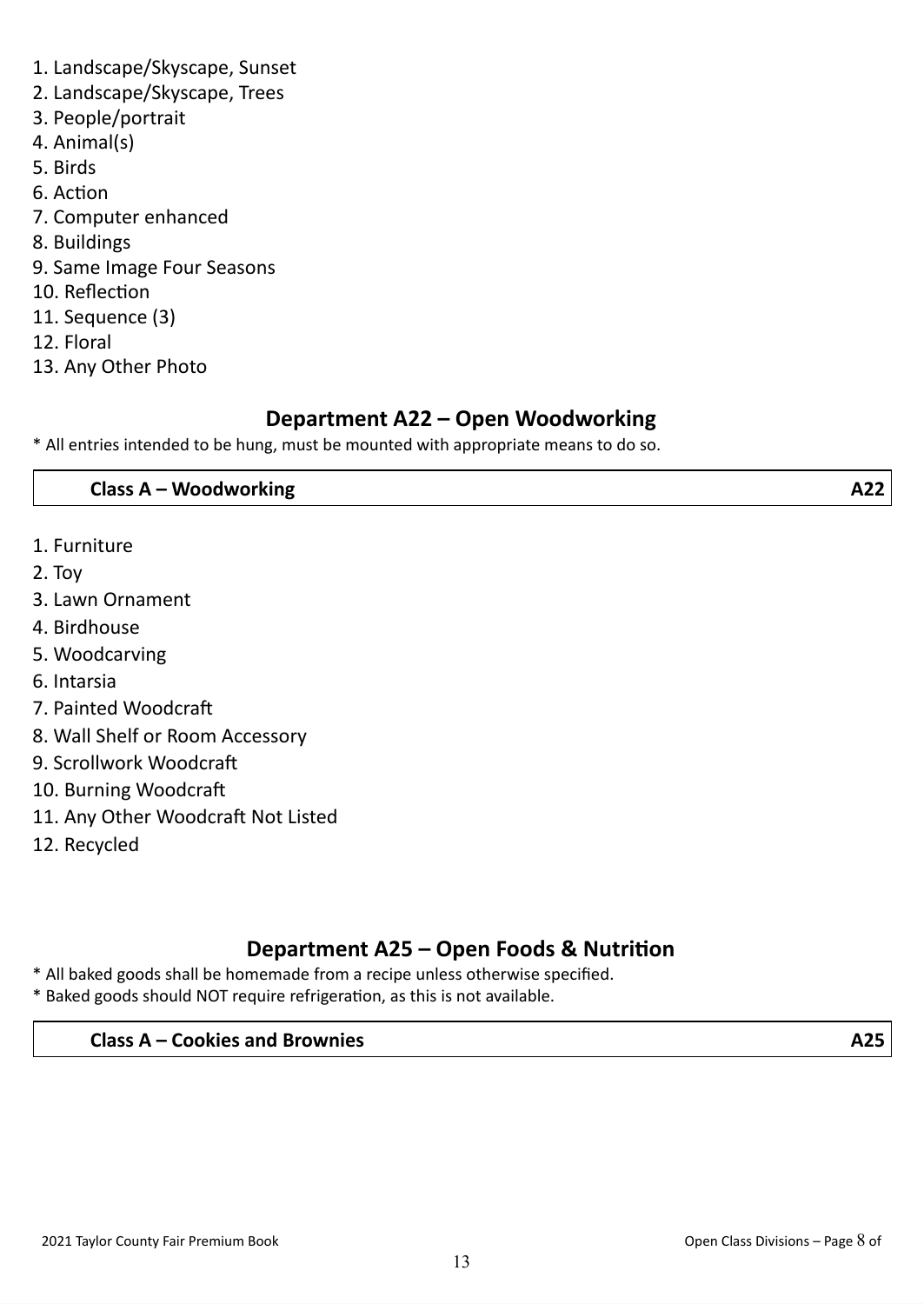## 1. Drop Cookies, plate of 3

- 2. Bar Cookies, plate of 3
- 3. Rolled Cookies, plate of 3
- 4. Refrigerator Cookies, plate of 3
- 5. No-Bake Cookies, plate of 3
- 6. Press (3)
- 7. Formed/Shaped (3)
- 8. Specialty Cookies (3)
- 9. Decorated Cookies (3)
- 10. Any Other Cookie or Brownie

## **Class B – Yeast and Quick Breads and Muffins A25**

- 1. Yeast Traditional Loaf, ½ loaf
- 2. Yeast Machine Loaf, ½ loaf
- 3. Yeast Sweet Bread, ½ loaf or plate of 3
- 4. Yeast Rolls, plate of 3
- 5. Quick Bread, ½ loaf
- 6. Muffins, plate of 3
- 7. Any Other Bread, ½ loaf

## **Class C – Cakes and Cupcakes A25**

Cake and Cupcakes should be baked from homemade recipes unless otherwise specified

Cakes shall be unfrosted, not decorated and not filled Cakes should be submitted as  $\frac{1}{2}$  a single layer of a round cake or as a 4 x 4 inch square of a rectangle/square cake, including at least one original corner Cupcakes are to be unfrosted and not decorated Cupcakes should be submitted as a plate of 3 \*\*Decorated cake and cupcakes may utilize a commercial boxed mix or a form(cardboard, styrofoam, etc)

- 1. Cake with Fruit (carrot, zucchini, etc.)
- 2. Any Cake
- 3. Any Cupcakes, plate of 3
- 4. Decorated Cake\*\*
- 5. Decorated Cupcake, plate of 3\*\*
- 6. Decorated Baked Good depicting Fair Theme,

"Lords & Ladies at the Taylor County Fair!"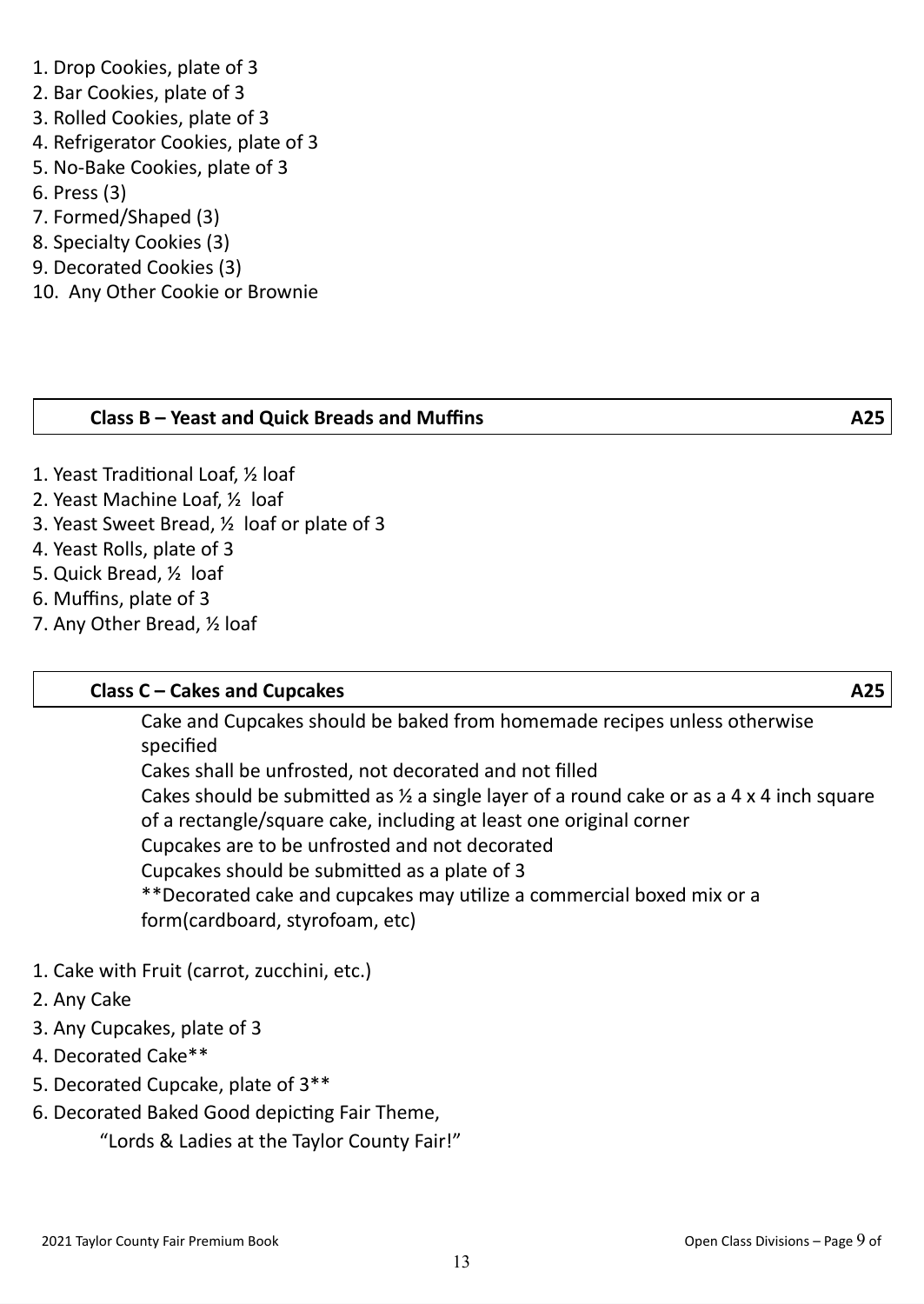- 1. Jam, variety specified
- 2. Jelly, variety specified
- 3. Salsa
- 4. Pickles
- 5. Fruit, variety specified
- 6. Vegetables, variety specified
- 7. Dried, variety specified
- 8. Other, variety specified

## **Class E – Wine & Beer \*Label needs to include type, year, and fruit. A25**

- 1. Red wine
- 2. White wine
- 3. Other wine
- 4. Light beer
- 5. Dark beer
- 6. Apple beer
- 7. Other beer

## **Department A26 – Open Clothing**

## **Class A – Garment Construction A26**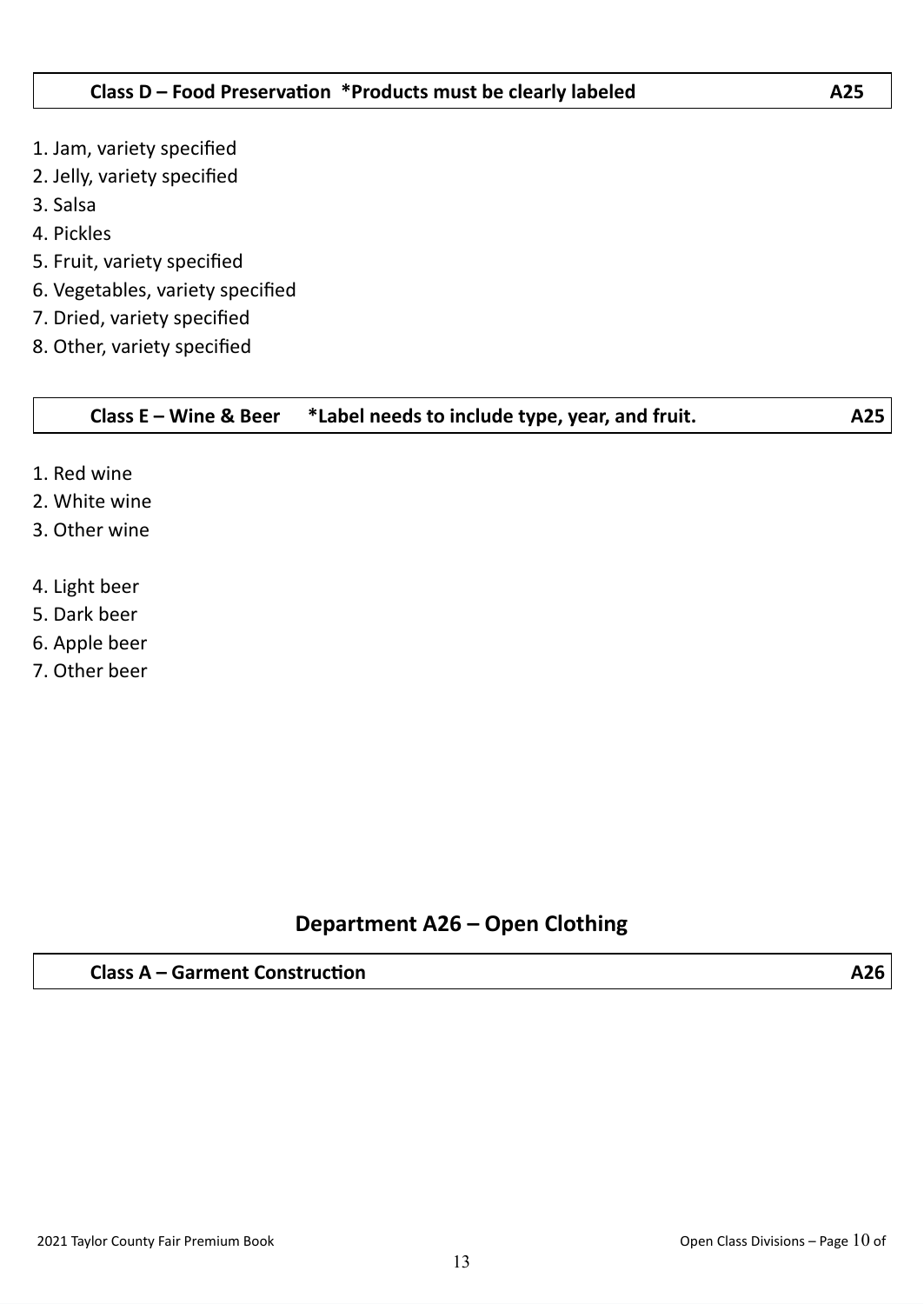- 1. Sewn
- 2. Knit
- 3. Crocheted
- 4. Recycled
- 5. Other Method
- 6. Infant Garment
- 7. Costume
- 8. Pillowcases

#### **Class B – Doll Clothes A26**

- 1. Sewn
- 2. Knit
- 3. Crocheted
- 4. Recycled
- 5. Other Method

## **Class C – Quilts: Hand Quilted, Machine Quilted, or Tied (hanging sleeve appreciated) A26**

- 1. Large Bed hand quilted
- 2. Large Bed machine quilted
- 3. Large Bed tied
- 4. Crib Quilt all
- 5. Youth Quilt all
- 6. Lap Quilt all
- 7. Wall Quilt all
- 8. Quilt from recycled materials

### **Class D – Quilted Items A26**

- 1. Garment
- 2. Table runner
- 3. Tree skirt
- 4. Purse
- 5. Hot pad/snack mat/coaster
- 6. Bedrunner
- 7. Other quilted item

#### **Class E – Miscellaneous Textile Arts A26**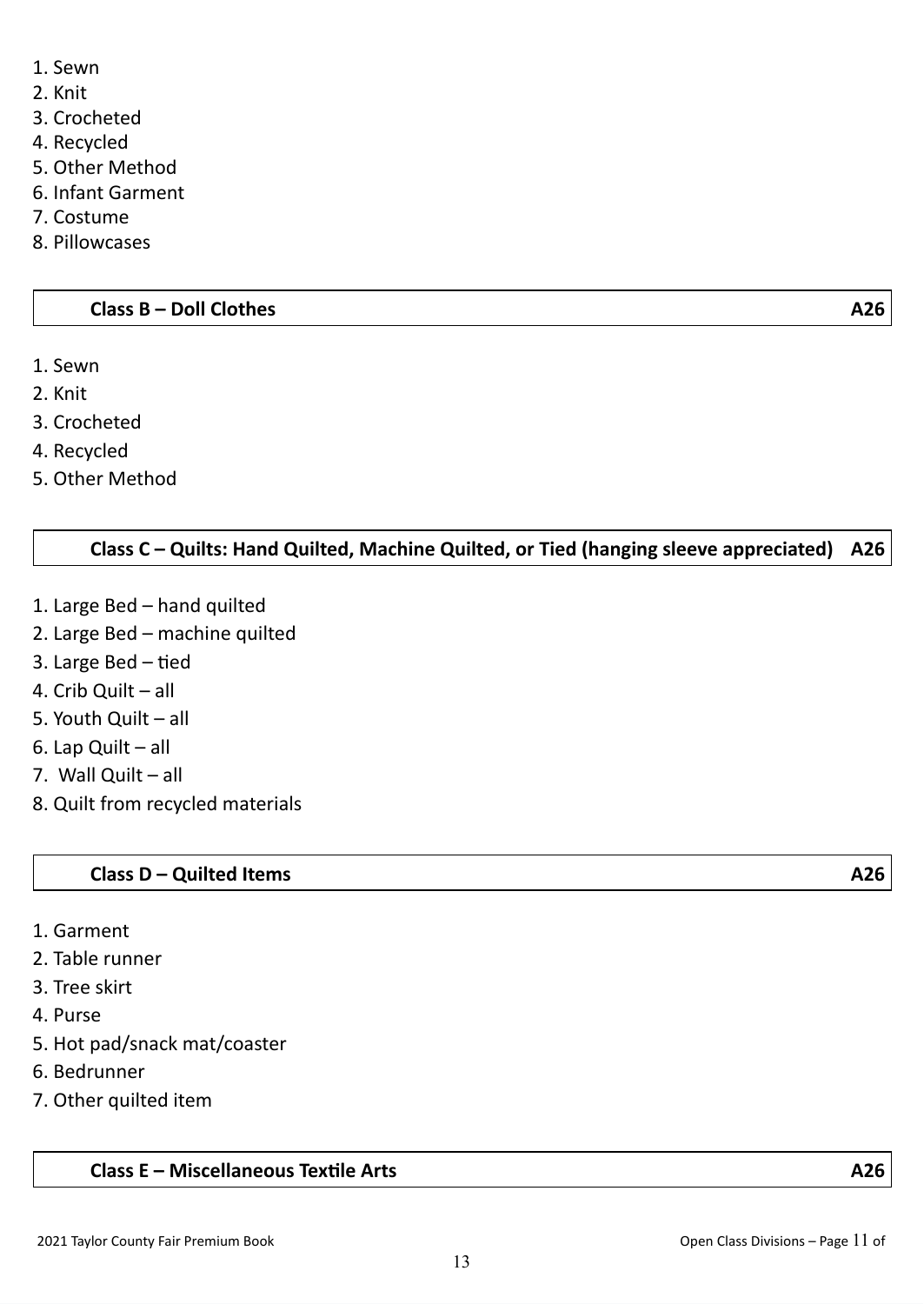- 1. Other Sewn Project
- 2. Counted Cross Stitch
- 3. Stamped Cross Stitch
- 4. Needle Point
- 5. Hand Embroidery
- 6. Machine Embroidery
- 7. Tatting
- 8. Embroidery Other
- 9. Fleece
- 10. Plastic Canvas Ornament
- 11. Plastic Canvas Household
- Accessory
- 12. Plastic Canvas Refrigerator
- Magnets
- 13. Plastic Canvas Other
- 14. Latch Hook
- 15. Other Textile Art Project

## **Department A27 – Open Knitting & Crocheting**

| Class A - Knitting       | A27 |
|--------------------------|-----|
|                          |     |
| 1. Baby Afghan           |     |
| 2. Afghan                |     |
| 3. Hat                   |     |
| 4. Scarf                 |     |
| 5. Mittens               |     |
| 6. Slippers / Socks      |     |
| 7. Other Infant item/set |     |
| 8. Sweater               |     |
| 9. Purse                 |     |
| <b>10. Vest</b>          |     |

11. Other Knit Items

**Class B – Crocheting A27**